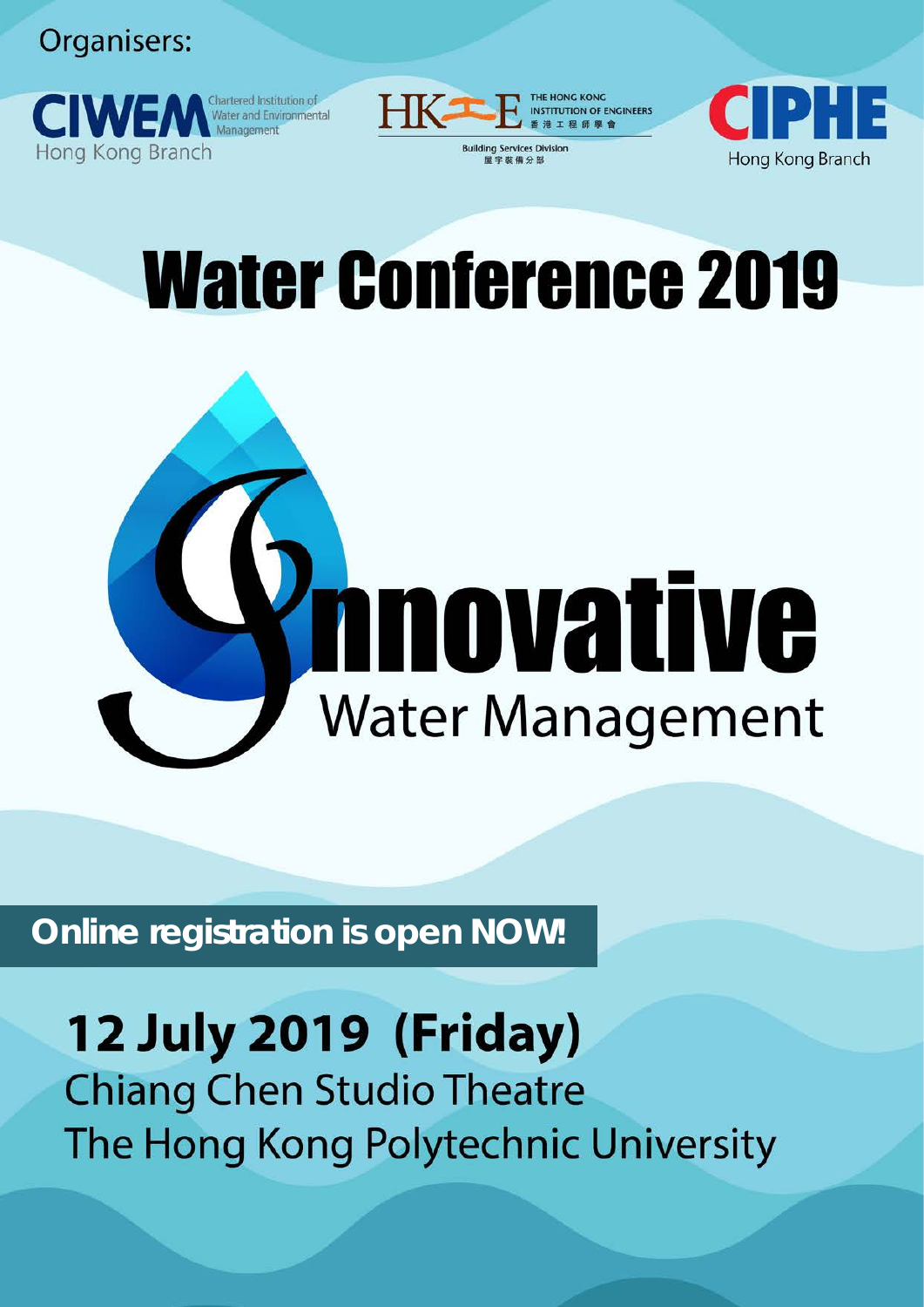#### **Innovative Water Management** 12 July 2019 (Friday) 09:00 -17:00

Chiang Chen Studio Theatre, The Hong Kong Polytechnic University

#### **Targeted Participants :**

Waterworks Professionals, Plumbing Professionals, Building Construction and Maintenance Experts, Building Services Engineers, Building Designers, Facility Managers, Academics etc.

**Official Language of the Conference :** English

#### **Speaker Highlights**



**Guest of Honour Ir WONG Chung-leung, JP** Director of Water Supplies



**Ir Alex CHU** Senior Facility Manager St Paul's Hospital



**Mr Tommy LEUNG**, Technical Director, **WSP** 



**Dr Echo LI** Technical Manager, Nano and Advanced Materials Institute Limited



**Ir Dr Anthony MA** Principal Consultant, Hong Kong Productivity Council



**Mr Alexander WILDISH** Principal Consultant, Engineering Forensics UK



**Dr WONG Ling-tim**  Associate Professor, Department of Building Services Engineering, The Hong Kong Polytechnic **University** 

**and more to be announced ...**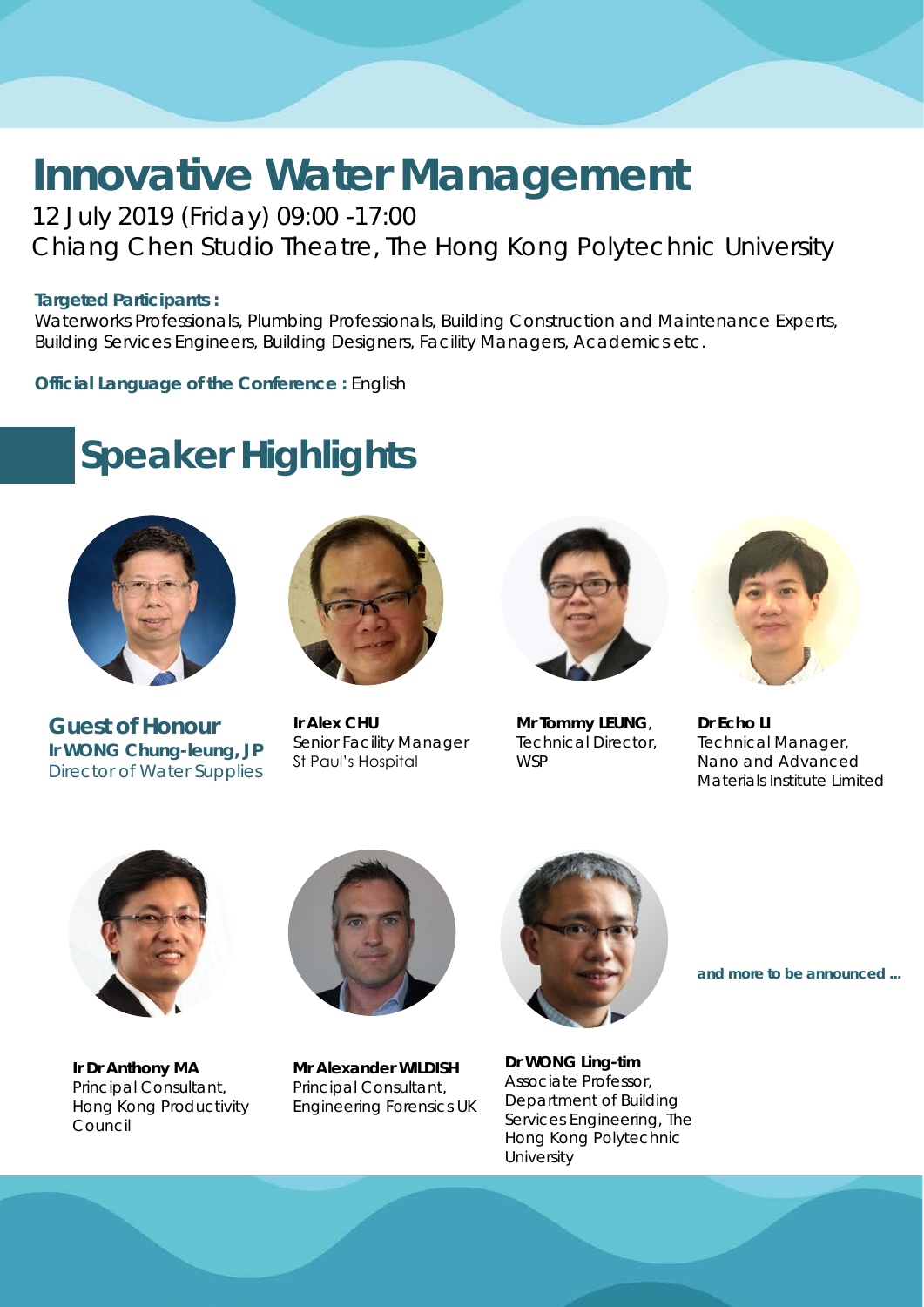## **Programme**

| Time                           | Rundown                                                                                                                                                                                                                                                                           |  |  |
|--------------------------------|-----------------------------------------------------------------------------------------------------------------------------------------------------------------------------------------------------------------------------------------------------------------------------------|--|--|
| 8:30                           | Registration                                                                                                                                                                                                                                                                      |  |  |
| Morning Session - Supply Water |                                                                                                                                                                                                                                                                                   |  |  |
|                                | <b>Welcome Address</b>                                                                                                                                                                                                                                                            |  |  |
| 9:00                           | Ir Dr Clement LAU, Chairman, Organisation Committee / CIWEM HK                                                                                                                                                                                                                    |  |  |
| 9:10                           | Speech of Guest of Honour<br>Ir WONG Chung-leung, JP, Director of Water Supplies                                                                                                                                                                                                  |  |  |
| 9:25                           | Representative of Water Supplies Department (Pending for Reconfirmation)                                                                                                                                                                                                          |  |  |
| 9:55                           | Water Safety Management on Legionnaires Disease Perspective<br>Ir Alex CHU, Senior Facility Manager, St Paul's Hospital                                                                                                                                                           |  |  |
| 10:25                          | Coffee Break                                                                                                                                                                                                                                                                      |  |  |
| 10:55                          | Sewer Mining as an Innovative Solution in Urban City Water Management<br>Ir Dr Anthony MA, Principal Consultant, Hong Kong Productivity Council                                                                                                                                   |  |  |
| 11:25                          | Mr Tommy LEUNG, Technical Director, WSP                                                                                                                                                                                                                                           |  |  |
| 11:55                          | Q&A Session<br>Moderator: Ir CF LEUNG, Chairman, CIWEM HK                                                                                                                                                                                                                         |  |  |
|                                |                                                                                                                                                                                                                                                                                   |  |  |
| 12:15                          | Luncheon                                                                                                                                                                                                                                                                          |  |  |
|                                | Afternoon Session - Wastewater / Drainage                                                                                                                                                                                                                                         |  |  |
|                                | Welcome Address (PM)                                                                                                                                                                                                                                                              |  |  |
| 14:00                          | Mr Arthur LI, Chairman, CIPHE HK Branch                                                                                                                                                                                                                                           |  |  |
| 14:05                          | Representative of Drainage Services Department (Pending for Reconfirmation)                                                                                                                                                                                                       |  |  |
| 14:35                          | Latest Green Nano Technologies for Urban and Industrial Water Treatment<br>Dr Echo LI, Technical Manager, Nano and Advanced Materials Institute Limited                                                                                                                           |  |  |
| 15:05                          | Coffee Break                                                                                                                                                                                                                                                                      |  |  |
|                                | Leakage Management                                                                                                                                                                                                                                                                |  |  |
| 15:30<br>16:00                 | Mr Alexander WILDISH, Principal Consultant, Engineering Forensics UK<br>Targeting Energy Efficient Designs for Water Supply in High-rise Buildings<br>Dr WONG Ling-tim, Associate Professor, Department of Building Services<br>Engineering, The Hong Kong Polytechnic University |  |  |
| 16:30                          | Q & A Session<br>Moderator: Ir Chris LO, Committee Member, HKIE BSD                                                                                                                                                                                                               |  |  |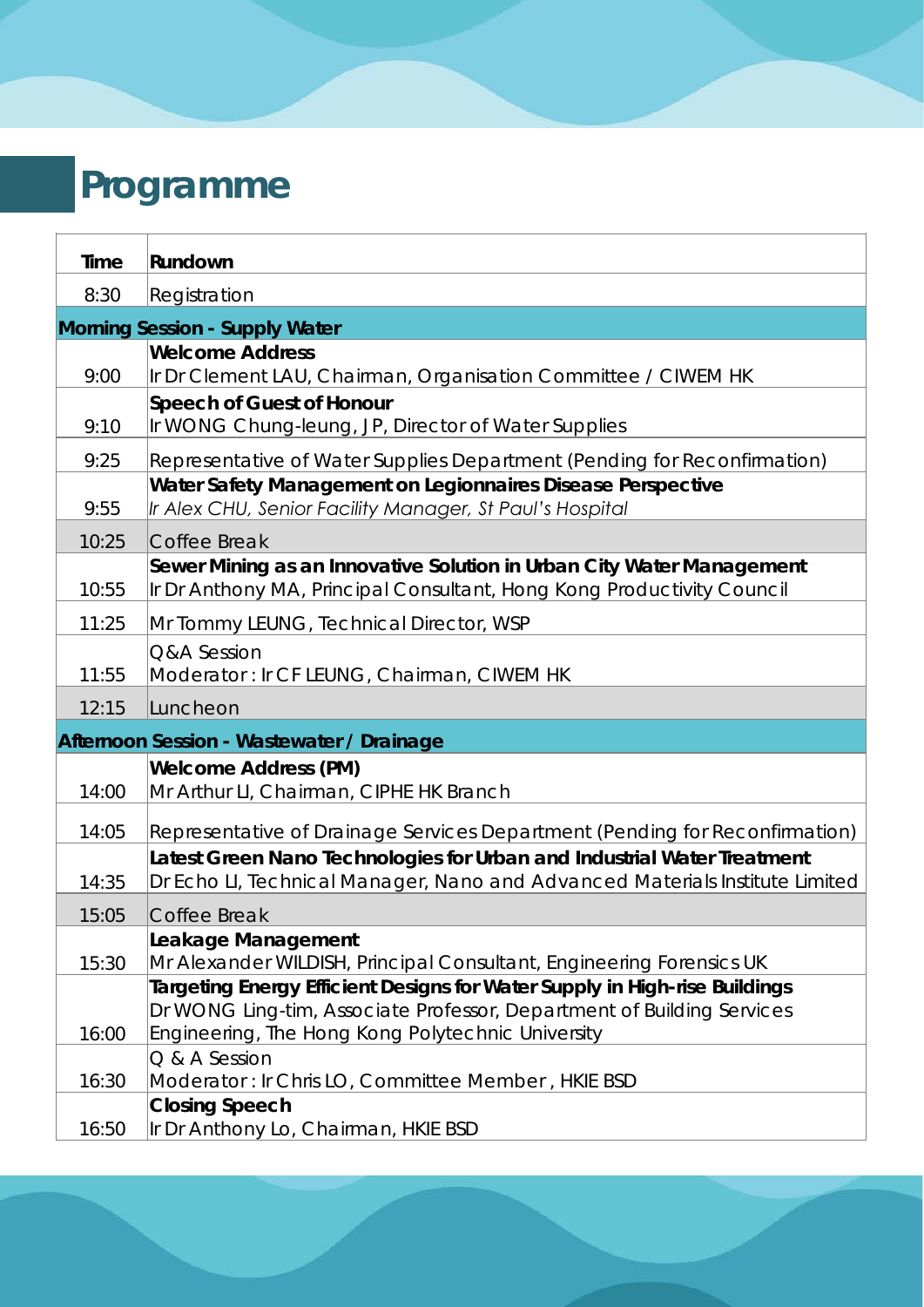#### **Registration Fee**

|                                                                         | Early Bird<br>(before 20 June 2019) | <b>Standard Rate</b> |
|-------------------------------------------------------------------------|-------------------------------------|----------------------|
| Member of CIPHE-HKB, CIWEM HK, HKIE-BSD,<br>or Supporting Organisations | <b>HK\$900</b>                      | HK\$ 1,200           |
| Non-member                                                              | HK\$ 1,000                          | HK\$ 1,300           |

*\*Early Bird registration discount is only valid if payment received on or before 20 June 2019. \*\* Lunch inclusive* 

#### **Registration**



Register online via **http:/[/www.ur](https://docs.google.com/forms/d/1cTtobUNBw9dRy9Q-0p5_fKWlXwIti3JNr3u4Lx9kDPg/prefill)lshortener.at/luBTY (Click [HERE\)](https://docs.google.com/forms/d/e/1FAIpQLSdj5q6Eh87z_rrexYBCpIdHEHTHgAZJbdLbczt5VkpDplF_wQ/viewform)**, prepare a Crossed Cheque payable to "**CIWEM HK**" and mail to CIWEM HK, GPO Box 4258, Central, Hong Kong.

Please read through the Remarks stated at the end of the Enrolment Form before registration.

At the back of the cheque, please state the following information: Water Conference 2019; Name of Company/Organisation; Name of Registrant; Contact telephone number; & Email address.

There is no refund for cancellation of registration initiated by a registrant. However, the registration may be transferred to another person from the same company or organisation at no extra charge by notifying the Organizer on or before 5 July 2019.

This activity for 8 CPD credit is provided by the Chartered Institute of Plumbing and Heating Engineering – Hong Kong Branch, Accredited Provider No. 003. This CPD programme provider is accredited by the CPD Course Panel under Advisory Board on Licensing of Plumbers.

For details, please refer to below link: http://www.wsd.gov.hk/tc/plumbing-engineering/voluntary-continuing-professionaldevelopment-sche/accreditation/index.html CPD code for this event: C08-003-20190712